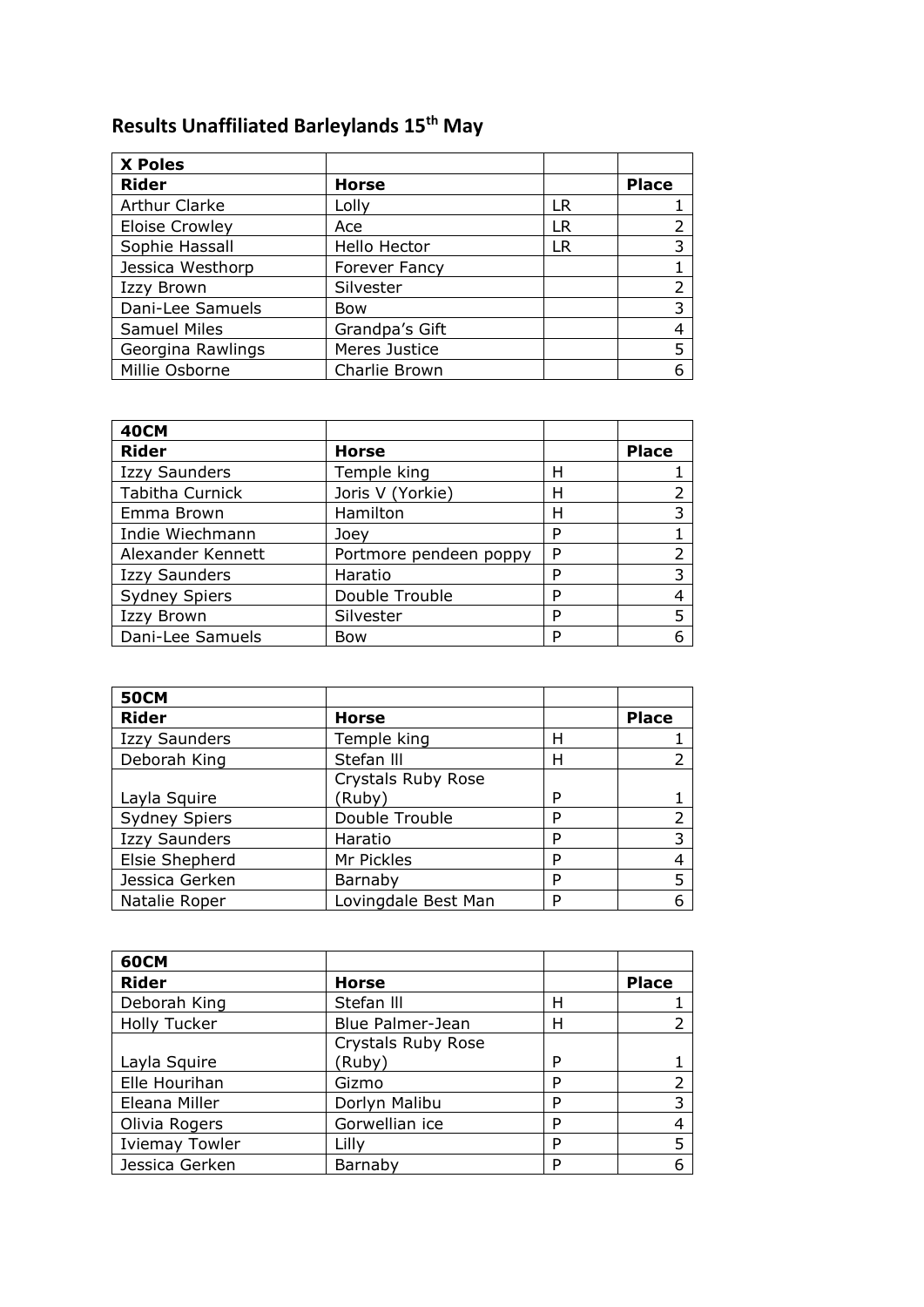| <b>65CM</b>           |                              |   |              |
|-----------------------|------------------------------|---|--------------|
| <b>Rider</b>          | <b>Horse</b>                 |   | <b>Place</b> |
| <b>Holly Tucker</b>   | Blue Palmer-Jean             | н |              |
| Michelle Holloran     | Just Ray                     | н |              |
| Jordan Rawlings       | Albus Dumbledore             | н |              |
| Mille Endell          | Rosie                        | н |              |
| <b>Iviemay Towler</b> | Lilly                        | D |              |
| Ruby Anderson         | <b>Skelwith Atomic Peony</b> | D |              |
| Olivia Rogers         | Gorwellian ice               | D |              |
| Elsie Shepherd        | Mr Pickles                   | D |              |
| Natalie Roper         | <b>Bronheulog Barbie</b>     | D |              |

| <b>70CM</b>         |                       |   |              |
|---------------------|-----------------------|---|--------------|
| <b>Rider</b>        | <b>Horse</b>          |   | <b>Place</b> |
| Jordan Rawlings     | Albus Dumbledore      | Н |              |
| <b>Holly Tucker</b> | Blue Palmer-Jean      | н |              |
| Kelly Thompson      | Rudimental            | н | 3            |
| <b>Emily Crown</b>  | Bevekada Biggles      | P |              |
| Chloe Butler        | Oreo                  | P |              |
| Elle Hourihan       | Maisy                 | P | 3            |
| <b>Bronte Dann</b>  | Jack                  | P |              |
| Elle Hourihan       | Dora                  | P |              |
| Ruby Anderson       | Skelwith Atomic Peony | P |              |

| <b>75CM</b>             |                        |   |              |
|-------------------------|------------------------|---|--------------|
| <b>Rider</b>            | <b>Horse</b>           |   | <b>Place</b> |
| Larna Vance             | Manny                  | н |              |
| Michelle Holloran       | Just Ray               | н |              |
| Kelly Thompson          | rudimental             | н | 3            |
| Amy Wood                | Bowstridge firecracker | н | 4            |
| Megan Gaunt             | Calypso z              | Н | 5            |
| Jessica Peck            | Vangelis's Boy         | Н | 6            |
| <b>Berrey Carpenter</b> | Moeltryfan skydancer   | P |              |
| Chloe Butler            | Oreo                   | P |              |
| Olivia Miller           | Dorlyn Malibu          | P | 3            |
| Amelie Barthaud         | Helsington vanetta     | P |              |
| Elle Hourihan           | Maisy                  | P | 5            |
| Olivia Nelson           | Eddie's odd socks      | P | 6            |

| <b>80CM</b>      |                        |   |              |
|------------------|------------------------|---|--------------|
| <b>Rider</b>     | <b>Horse</b>           |   | <b>Place</b> |
| Keira Bennett    | Double Trouble         | Н |              |
| Paige Street     | Archibald III          | Н |              |
| Amy Wood         | Bowstridge firecracker | н |              |
| Laura Hoadley    | Uno                    | Н |              |
| Talia Pennington |                        |   |              |
| Partridge        | Calypso z              | н |              |
| Olivia Miller    | Dorlyn Malibu          |   |              |